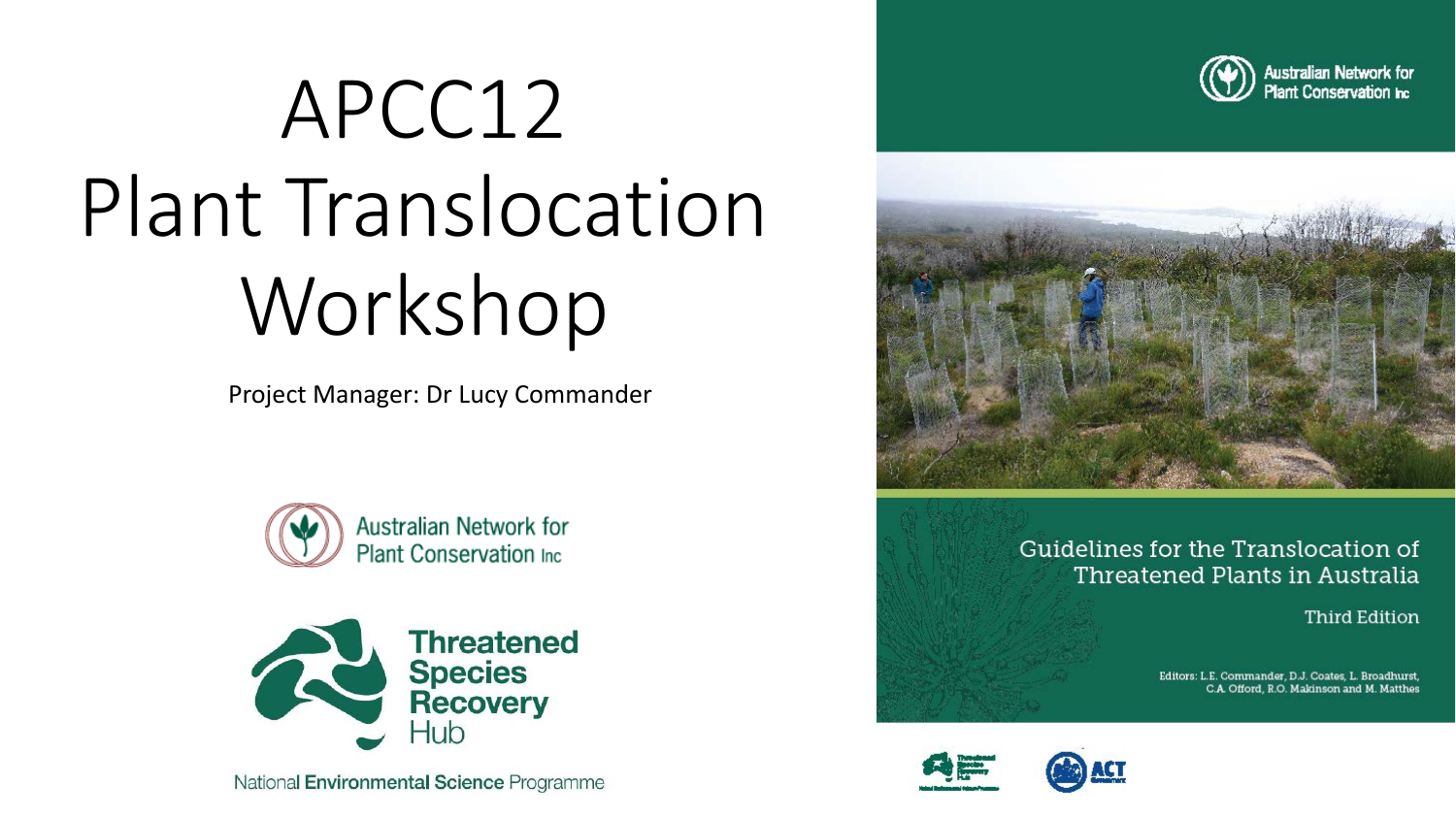### Saving threatened plants from extinction

- 1355 threatened flora species in Australia (EPBC)
- Conservation actions to prevent extinction:
	- Habitat protection
	- Threat management
	- Ex-situ conservation
	- **Translocation** 
		- the deliberate movement of plants

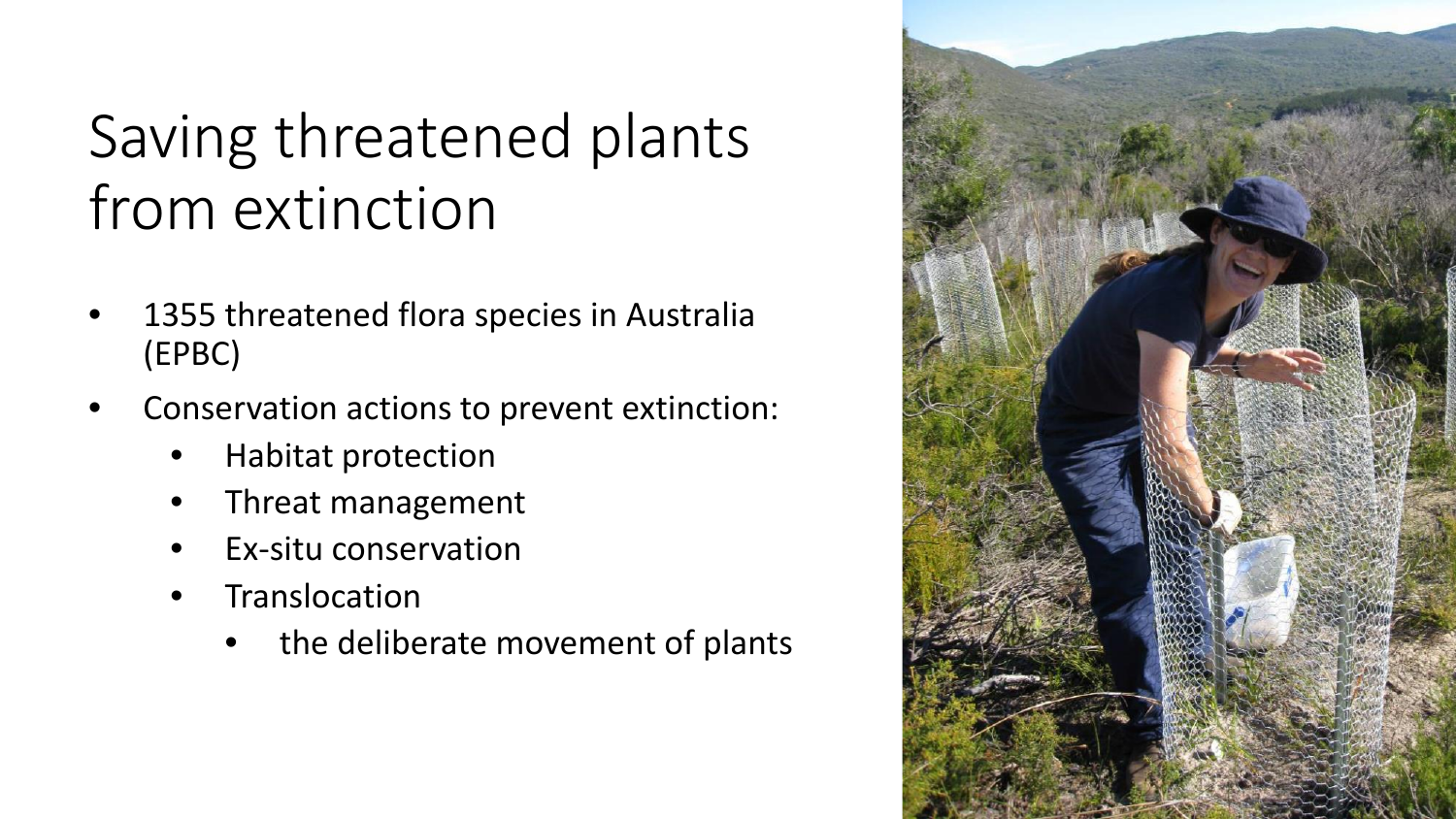#### Translocation Guidelines: need for an update



**Best-practice guide on the why and how to do translocation**

**First Edition 1997, Second Edition 2004**



**Increased number of translocations since 2004**



National Environmental Science Programme

**National Environmental Science Programme's (NESP) Threatened Species Recovery (TSR) Hub**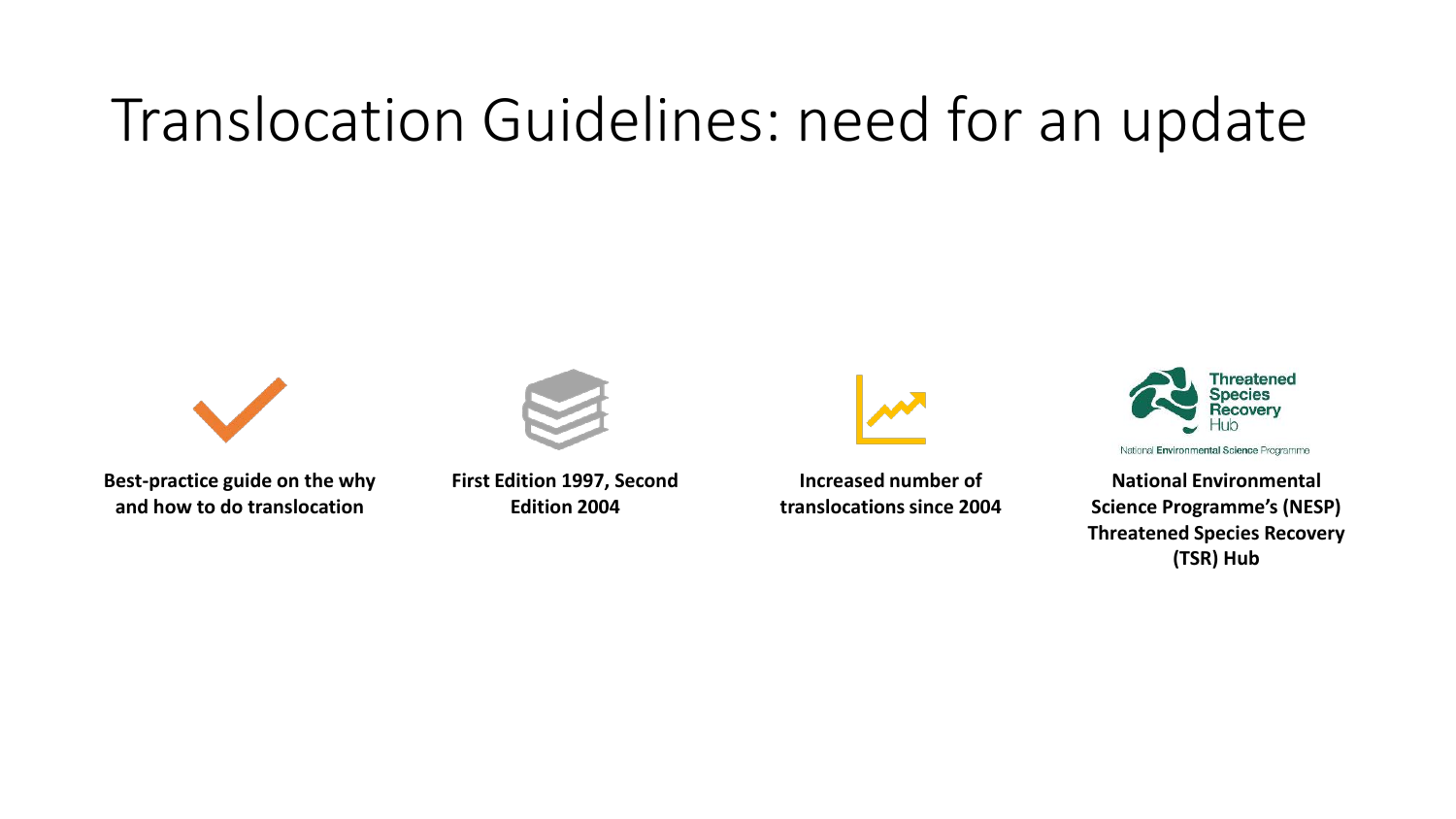#### The revision process

- TSR Hub Project 4.3 'Improving threatened plant reintroduction success and species recovery'
- ANPC Steering committee: David Coates, Linda Broadhurst, Bob Makinson, Cathy Offord, Maria Matthes
- May 2017 October 2018
- 1 project manager
- Guidelines workshop and information day in Sydney
- Genetic mixing workshop in Melbourne
- 30+ chapter authors
- Case study authors





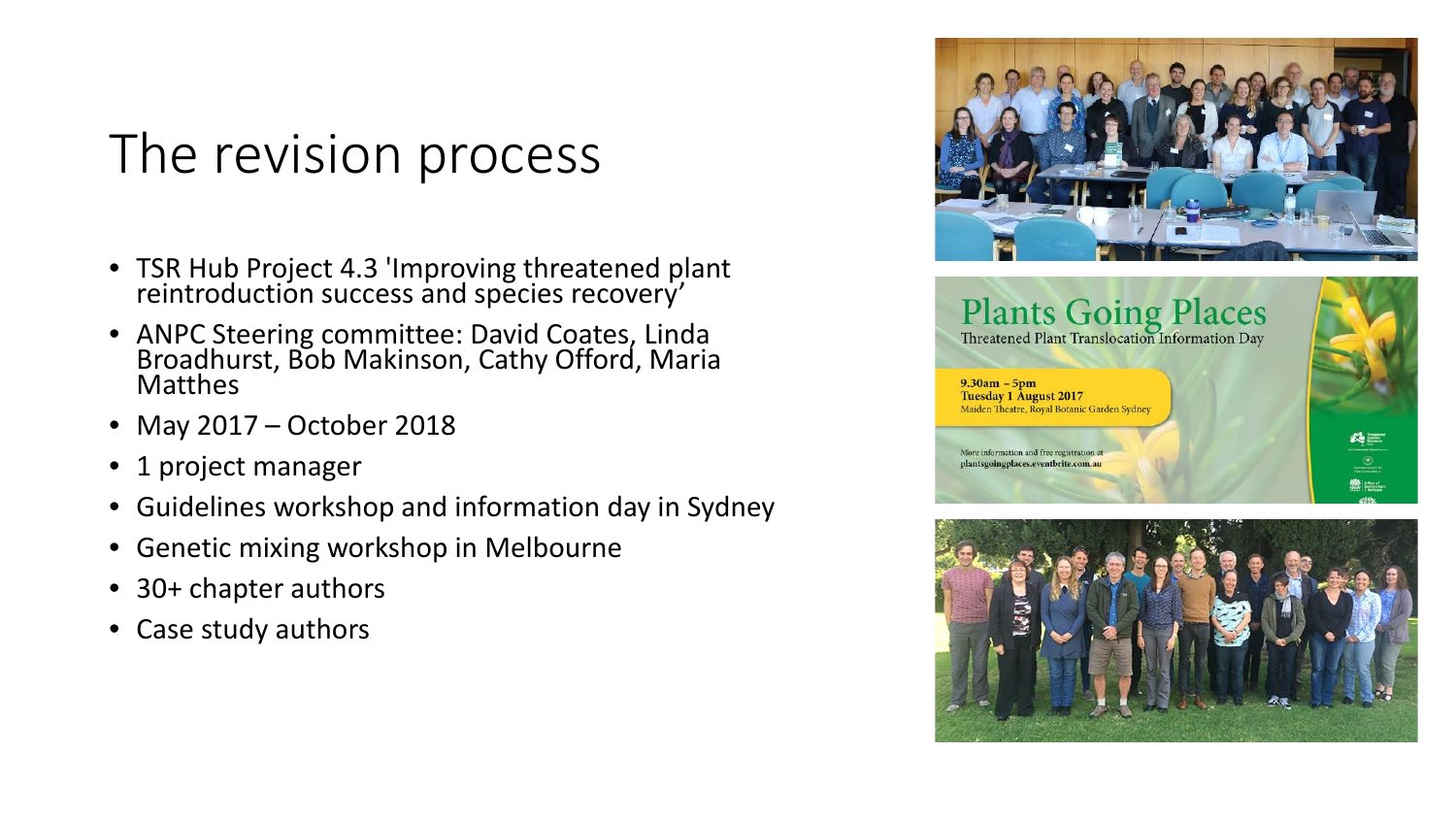#### What's new







Selecting source and recipient sites



Revised translocation proposal template

| _ |  |
|---|--|
|   |  |



Updated references 23 new and

updated case studies



New photos illustrating techniques

Foreword by Joyce Maschinski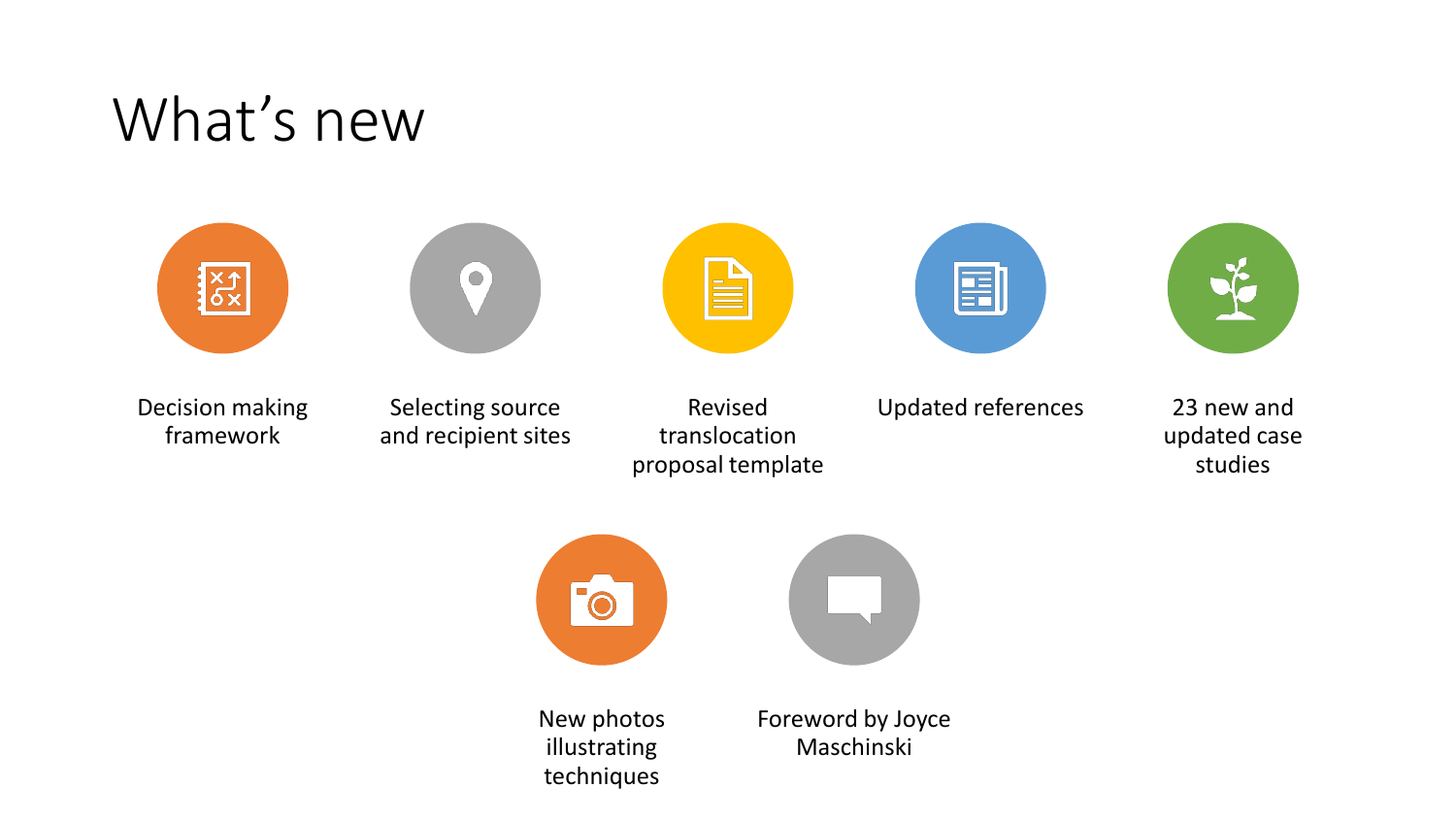# The structure 1. Introduction  $\longrightarrow$  2. Deciding  $\longrightarrow$  3. Assessment of biology & ecology 4. Site selection 5. Policy, approvals and proposals **Figure 2.** 6. Preparation 7. The translocation  $\longrightarrow$  8. Monitoring and evaluation 9. Community participation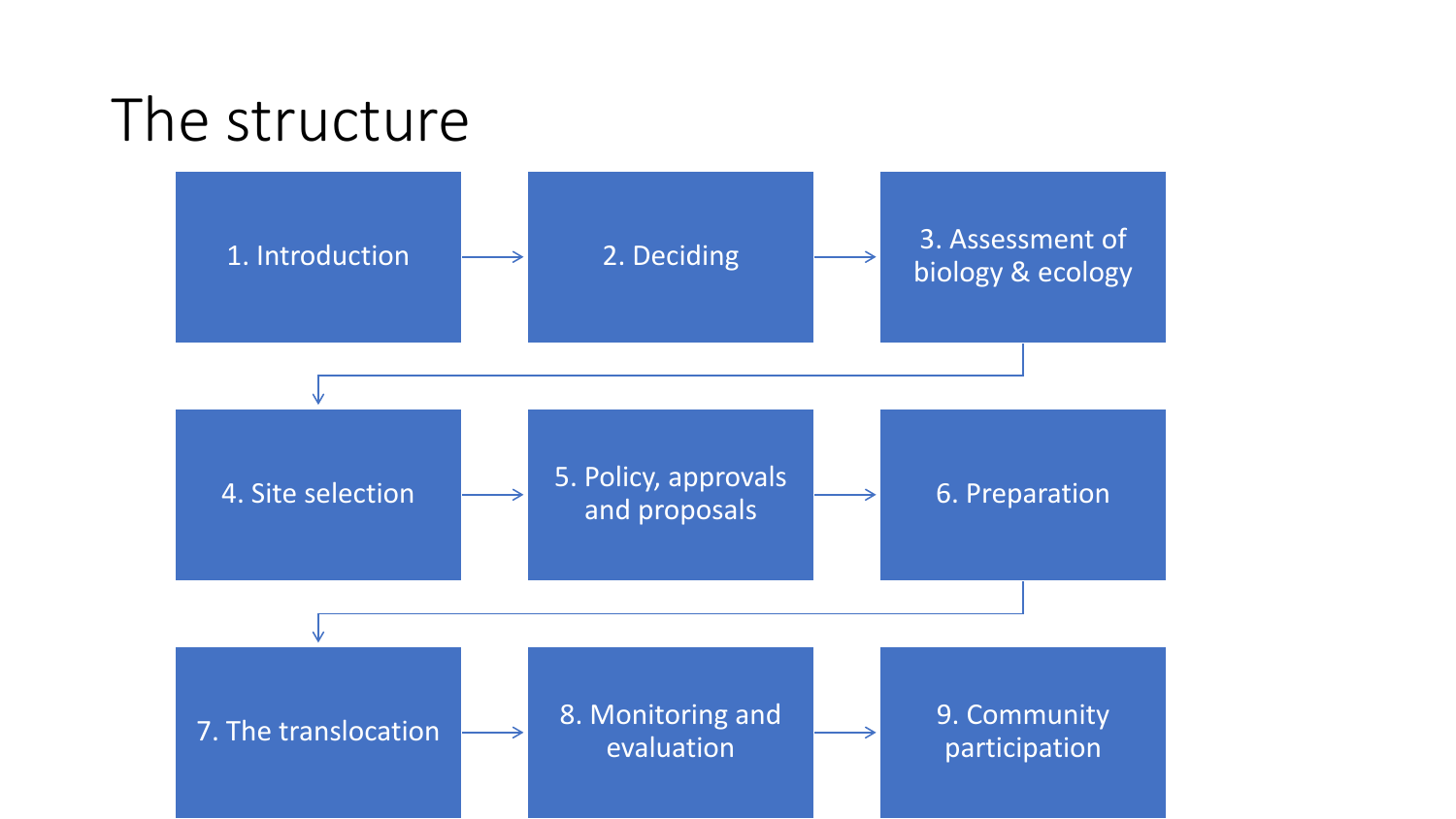# Program

| Plant translocation in Australia                                                                                                                    | Jen Silcock             |
|-----------------------------------------------------------------------------------------------------------------------------------------------------|-------------------------|
| Deciding whether to translocate and pre-translocation assessment of ecology and biology                                                             | Lucy Commander          |
| When do you need a geneticist, and site selection                                                                                                   | Dave Coates             |
| <b>MORNING TEA</b>                                                                                                                                  |                         |
| Translocation policies and requirements for approvals                                                                                               | <b>Simon Nally</b>      |
| Pre-translocation preparation – using a model incorporating a genotype collection method                                                            | David Taylor            |
| The translocation and ongoing management                                                                                                            | Leonie Monks            |
| <b>LUNCH</b>                                                                                                                                        |                         |
| Experimental design, monitoring and evaluation                                                                                                      | Heidi Zimmer            |
| Case study: Whole plant transplantation                                                                                                             | <b>Steve Mueck</b>      |
| Case study: Biotic interactions with a focus on Orchids                                                                                             | Noushka Reiter          |
| Case study: Pomaderris delicata                                                                                                                     | Keith McDougall         |
| <b>AFTERNOON TEA</b>                                                                                                                                |                         |
| Questions for all speakers, provide feedback on issues affecting your projects,<br>cross-border issues in terms of policy, proposals and management | <b>Panel Discussion</b> |
| DRINKS @ Fellows Bar ANU                                                                                                                            |                         |
|                                                                                                                                                     |                         |